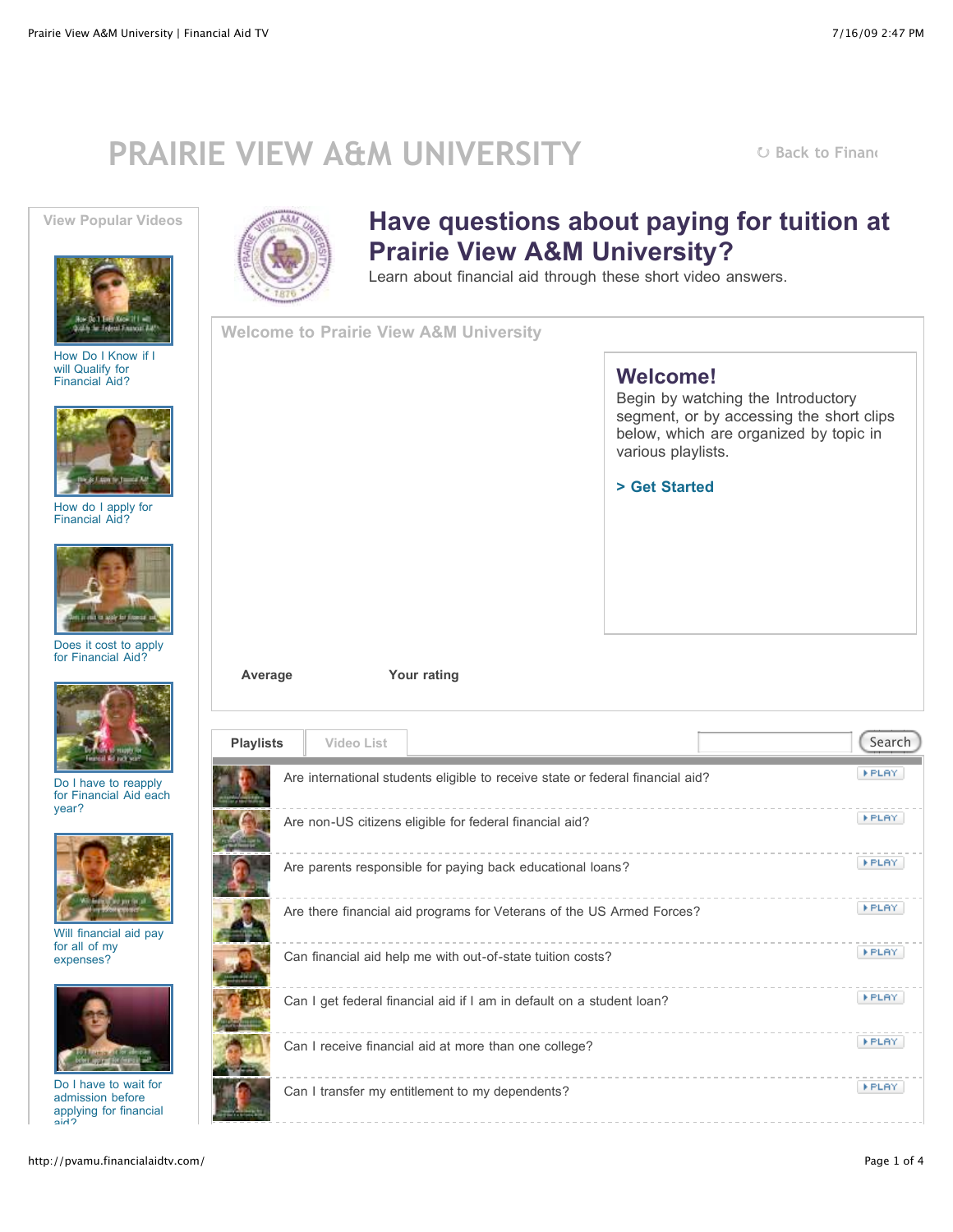aiu :

|  | Can I use VA benefits at any school, including an online school?                                         | <b>FPLAY</b> |
|--|----------------------------------------------------------------------------------------------------------|--------------|
|  | Do I have to wait for admission before applying for financial aid?                                       | <b>FPLAY</b> |
|  | Do I need to certify my enrollment each month? If so, how and when?                                      | <b>FPLAY</b> |
|  | How are students selected for Verification?                                                              | <b>FPLAY</b> |
|  | How can I make sense of my credit card statement?                                                        | <b>FPLAY</b> |
|  | How can I pay for college?                                                                               | <b>FPLAY</b> |
|  | How can I prioritize my scholarship search?                                                              | <b>FPLAY</b> |
|  | How can I save money on gas?                                                                             | <b>FPLAY</b> |
|  | How do I apply for federal loans?                                                                        | <b>FPLAY</b> |
|  | How do I apply for Financial Aid?                                                                        | <b>FPLAY</b> |
|  | How do I know if I am eligible for the Post 9/11 GI Bill?                                                | <b>FPLAY</b> |
|  | How Do I Know if I will Qualify for Financial Aid?                                                       | <b>FPLAY</b> |
|  | How long am I eligible to receive the Post 9/11 GI Bill benefits after I am no longer on active<br>duty? | <b>FPLAY</b> |
|  | How many credit hours are required for VA benefits?                                                      | <b>FPLAY</b> |
|  | How many months of assistance can I receive?                                                             | <b>FPLAY</b> |
|  | I did not file a tax return last year because my income was too low. Can I still submit a FAFSA?         | FPLAY.       |
|  | I do not think I will qualify. Should I still apply?                                                     | <b>FPLAY</b> |
|  | I lost my tax information. What should I do?                                                             | <b>FPLAY</b> |
|  | I submitted my FAFSA over 4 weeks ago, but have not heard anything. What should I do?                    | <b>FPLAY</b> |
|  | If I am eligible for the Post 9/11 GI Bill, how much will I receive?                                     | FPLAY.       |
|  | If I default on a student loan, how can I fix it?                                                        | <b>FPLAY</b> |
|  | Is it worth it to apply for scholarships?                                                                | <b>FPLAY</b> |
|  | Should I have to pay to apply for a scholarship?                                                         | <b>FPLAY</b> |
|  |                                                                                                          |              |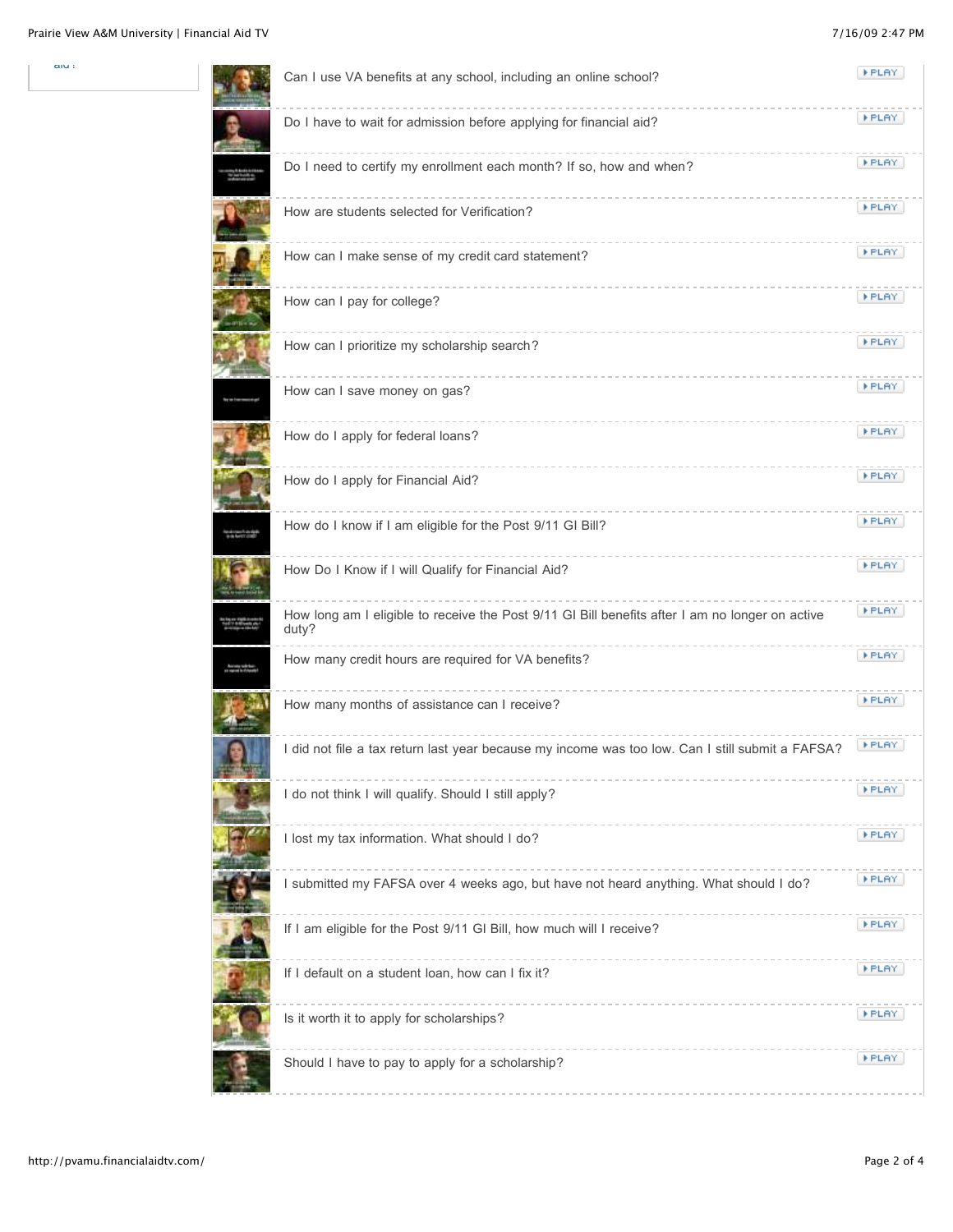| What are some tips on filling out a great scholarship application?    | FPLAY.       |
|-----------------------------------------------------------------------|--------------|
| What are some tips on getting great letters of recommendation?        | <b>FPLAY</b> |
| What are some tips on writing a great scholarship essay?              | <b>FPLAY</b> |
| What does deferment mean?                                             | <b>FPLAY</b> |
| What does forbearance mean?                                           | <b>FPLAY</b> |
| What does it mean to consolidate a federal loan?                      | <b>FPLAY</b> |
| What does SAP stand for?                                              | <b>FPLAY</b> |
| What does the term EFC stand for?                                     | <b>FPLAY</b> |
| What happens if I default on a loan?                                  | <b>FPLAY</b> |
| What if my financial situation has changed since I filed my FAFSA?    | <b>FPLAY</b> |
| What is a Federal Work-Study job?                                     | <b>FPLAY</b> |
| What is a FSEOG?                                                      | <b>FPLAY</b> |
| What is a Master Promissory Note?                                     | <b>FPLAY</b> |
| What is a Perkins Loan?                                               | <b>FPLAY</b> |
| What is a scholarship?                                                | <b>FPLAY</b> |
| What is a SMART Grant?                                                | <b>FPLAY</b> |
| What is a subsidized Stafford Loan?                                   | <b>FPLAY</b> |
| What is an Academic Competitiveness Grant?                            | <b>FPLAY</b> |
| What is an Award Letter?                                              | <b>FPLAY</b> |
| What is interest?                                                     | <b>FPLAY</b> |
| What is the difference between a grant and a loan?                    | <b>FPLAY</b> |
| What is the difference between a subsidized and an unsubsidized loan? | <b>FPLAY</b> |
| What is the difference between interest and principal?                | <b>FPLAY</b> |